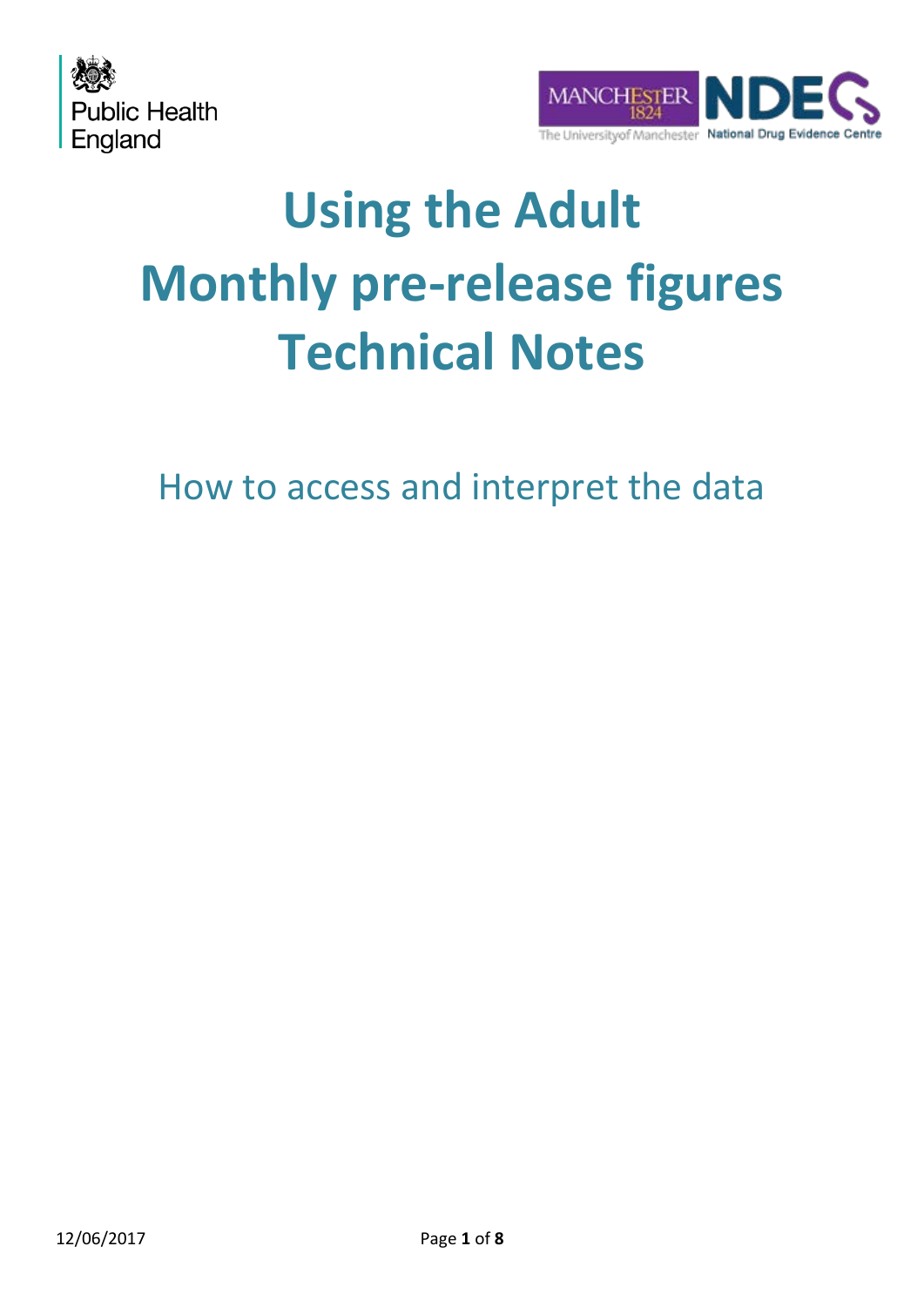

## **Contents**

## <span id="page-1-0"></span>**An overview of the monthly pre-release NDTMS figures**

These statistics contains data to monitor activity associated with the delivery of specialist drug and alcohol treatment in England. The data used is from the National Drug Treatment Monitoring System (NDTMS) which collects information about clients receiving specialist treatment for drug and alcohol misuse in England.

These statistics provide detailed information on adults 18 to 99 in specialist treatment for substance misuse.

## <span id="page-1-1"></span>**How to use the report**

The pre-release statistics are released on a monthly basis to provide users with up to date information relating to key indicators of substance misuse treatment.

The data in these reports are available at both local authority and provider level. To view the information for your local area, first select your partnership from "geography", a list of providers reporting residents for the partnership will then appear. Users still have the option of viewing the data at local authority or provider level. Lastly select the reporting period from the drop down list which appears above the data items. All sections can be expanded by selecting the "Expand all" button above the reports. This button also collapses all sections.

## <span id="page-1-2"></span>**Technical definitions**

This section provides detailed technical definitions for all items in each section of the report. In addition to these definitions, more information including business definitions and guidance on NDTMS core dataset L can be found here: [http://www.nta.nhs.uk/core-data-set.aspx.](http://www.nta.nhs.uk/core-data-set.aspx)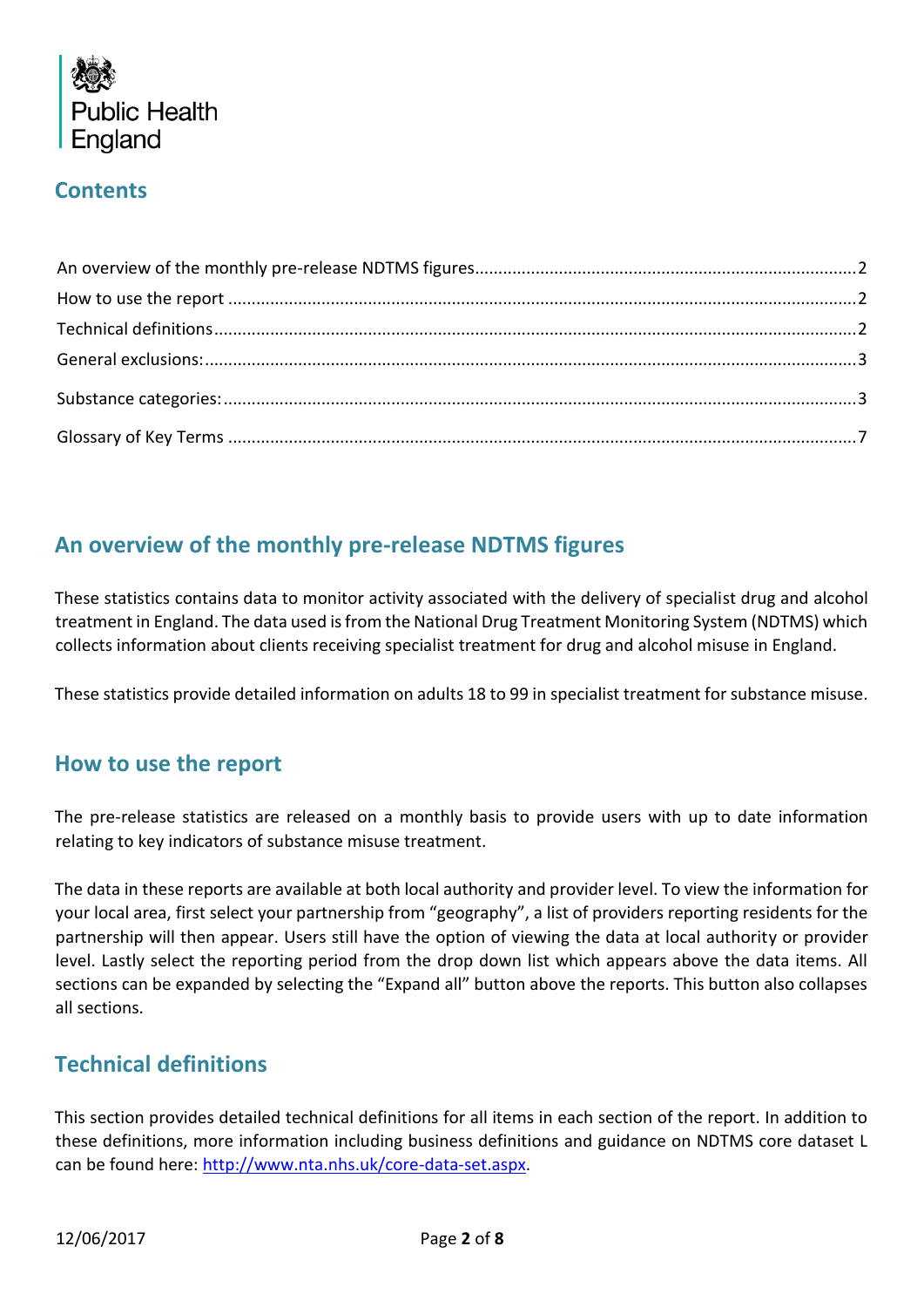

#### <span id="page-2-0"></span>General exclusions:

A series of regular reporting exclusions are made so that any records to which any of the following rules apply are excluded from the reporting process (except in the case of the section on data quality which reports information for some of these items):

- A primary drug which is blank
- A primary drug which is misuse-free
- If drugs 1, 2 and 3 are all exclusively; nicotine, caffeine, drug free, alcohol free, no second drug, no third drug, or missing.
- An unstructured intervention (except recovery support interventions)
- A missing date of birth
- A missing or non-English Partnership of residence  $\Box$  An age under 9 at triage  $\Box$  An age over 99 at triage.
- An illogical chronological sequence of referral date, triage date and discharge date

#### <span id="page-2-1"></span>Substance categories:

In these statistics clients are segmented into the following four mutually exclusive substance categories;

- 1. Opiate clients
- 2. Non-opiate only clients
- 3. Non-opiate
- 4. Alcohol clients and alcohol only clients

Further details on these client categorisations can be found here [\(http://www.nta.nhs.uk/new](http://www.nta.nhs.uk/new-reporting-methodology.aspx)[reporting](http://www.nta.nhs.uk/new-reporting-methodology.aspx)<http://www.nta.nhs.uk/new-reporting-methodology.aspx>[methodology.aspx\).](http://www.nta.nhs.uk/new-reporting-methodology.aspx)

In the **local authority level** statistics clients presenting to treatment are categorised by the following cascading criteria:

- clients who present with opiates in any episode of their treatment journey would result in the client being categorised as an OPIATE client (irrespective of what other substances are cited)
- clients who present with a non-opiate substances in any episode of their treatment journey and not opiates or alcohol, will be classified as NON-OPIATE ONLY
- clients who present with a non-opiate substance and alcohol in any episode (but not opiates) of their treatment journey will be classified as NON-OPIATE AND ALCOHOL
- clients who present with alcohol and no other substances in all episodes of their treatment journey will be categorised as ALCOHOL ONLY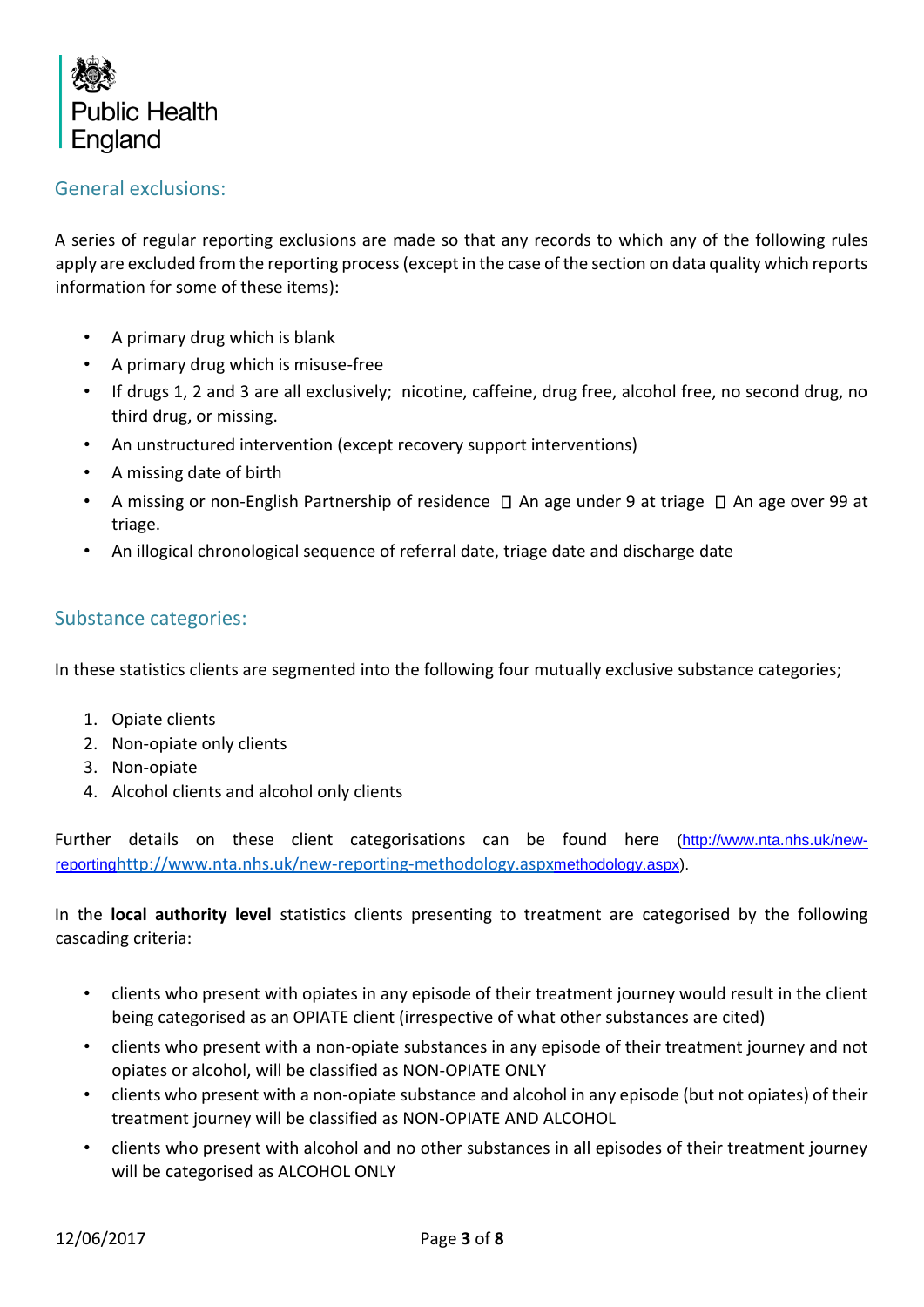

In the **provider level** statistics clients presenting to treatment are categorised by the following cascading criteria:

- clients who present with opiates in their latest episode at the provider will be classified as an OPIATE client (irrespective of what other substances are cited)
- clients who present with non-opiate substances (and not opiates or alcohol) in their latest episode at the provider will be classified as NON-OPIATE ONLY
- clients who present with a non-opiate substance and alcohol (but not opiates) in their latest episode at the provider will be classified as NON-OPIATE AND ALCOHOL
- clients who present with alcohol and no other substances will be categorised as ALCOHOL ONLY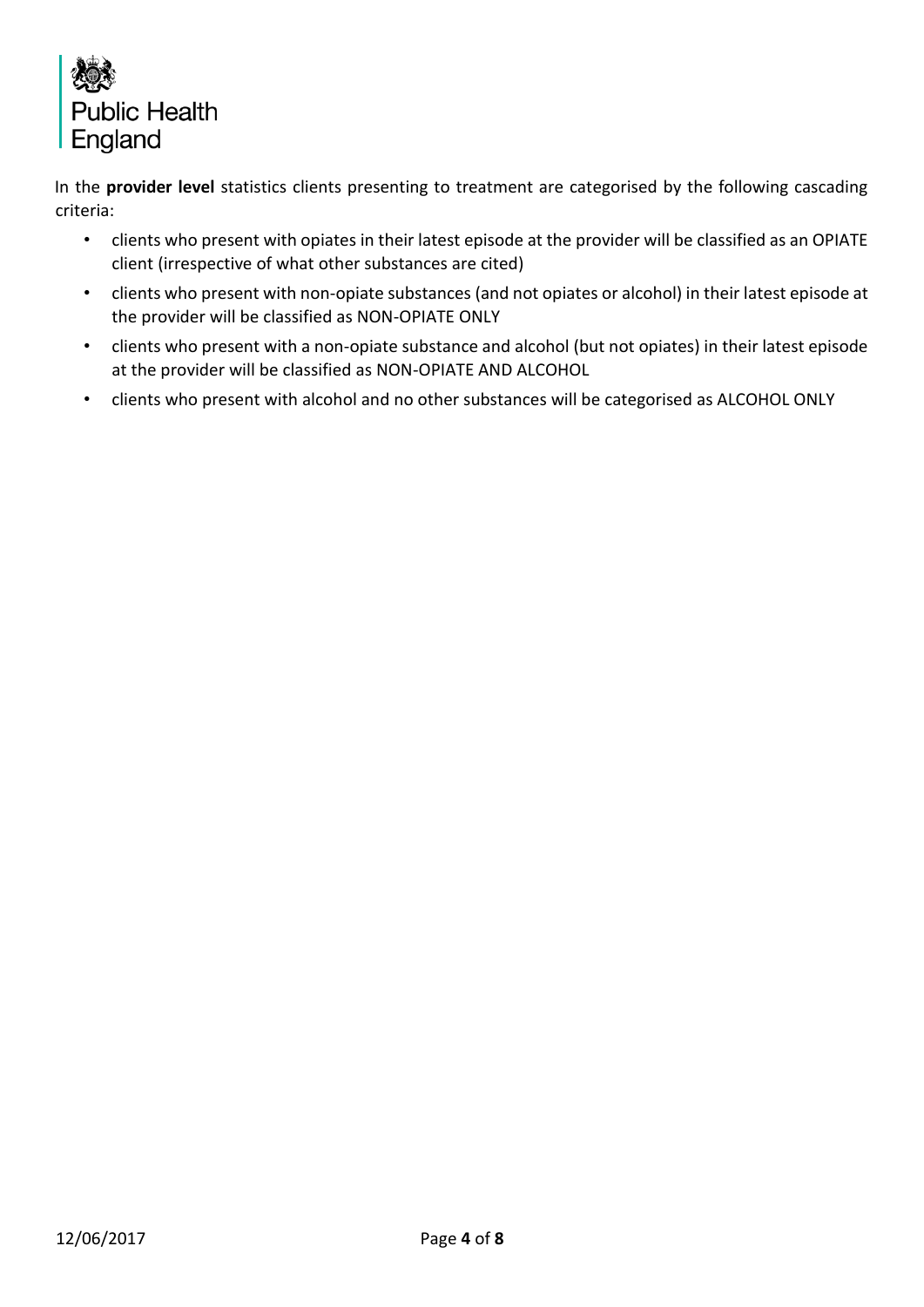

# **LOCAL AUTHORITY LEVEL**

| Data item<br>no. | Data item                                                      | <b>Reporting</b><br>time<br>period                 | <b>Level</b>                                                          | <b>Definition</b>                                                                                                                                                                                                                                                                                                                                                                                                                                                                                                                                                                    |
|------------------|----------------------------------------------------------------|----------------------------------------------------|-----------------------------------------------------------------------|--------------------------------------------------------------------------------------------------------------------------------------------------------------------------------------------------------------------------------------------------------------------------------------------------------------------------------------------------------------------------------------------------------------------------------------------------------------------------------------------------------------------------------------------------------------------------------------|
| A                | Number in treatment                                            | Rolling 12<br>month<br>period                      | All clients<br>in contact<br>with<br>treatment<br>(latest<br>journey) | Number of individuals in contact with structured<br>treatment for the most recent 12 months                                                                                                                                                                                                                                                                                                                                                                                                                                                                                          |
| B                | New presentations to<br>treatment                              | Year to<br>date                                    | <b>New</b><br>treatment<br>journeys<br>(latest<br>journey)            | The total number of individuals who started a new<br>treatment journey in the year to date                                                                                                                                                                                                                                                                                                                                                                                                                                                                                           |
| C                | <b>Total exits</b>                                             | Year to<br>date                                    | All clients<br>in contact<br>with<br>treatment<br>(latest<br>journey) | The total number of individuals who exited from<br>the treatment system in the year to date                                                                                                                                                                                                                                                                                                                                                                                                                                                                                          |
| D                | <b>Effective treatment</b>                                     | Rolling 12<br>months<br>(set 3)<br>months<br>back) | All clients<br>in contact<br>with<br>treatment<br>(latest<br>journey) | The number of individuals in contact with<br>structured treatment, during the period in<br>question, who are recorded as having begun a<br>treatment intervention and who fulfil either of the<br>following criteria;<br>they were retained for 12 weeks or more<br>$\qquad \qquad -$<br>from their triaged date<br>they successfully exited from treatment<br>(i.e. exit reason of treatment completed<br>drug/alcohol free or treatment completed<br>occasional user)<br>This measure is set 3 months back to allow for all<br>individuals to be followed up for the full 12 weeks |
| E                | Numbers in treatment (in<br>effective<br>treatment<br>section) | Rolling 12<br>months<br>(set 3<br>months<br>back)  | All clients<br>in contact<br>with<br>treatment<br>(latest<br>journey) | Number of individuals in contact with structured<br>treatment for most recent 12 months, set back 3<br>months. Because the latest dataset is used to<br>create these figures, the numbers in treatment<br>won't necessarily match the numbers in treatment<br>which were published 3 months previously                                                                                                                                                                                                                                                                               |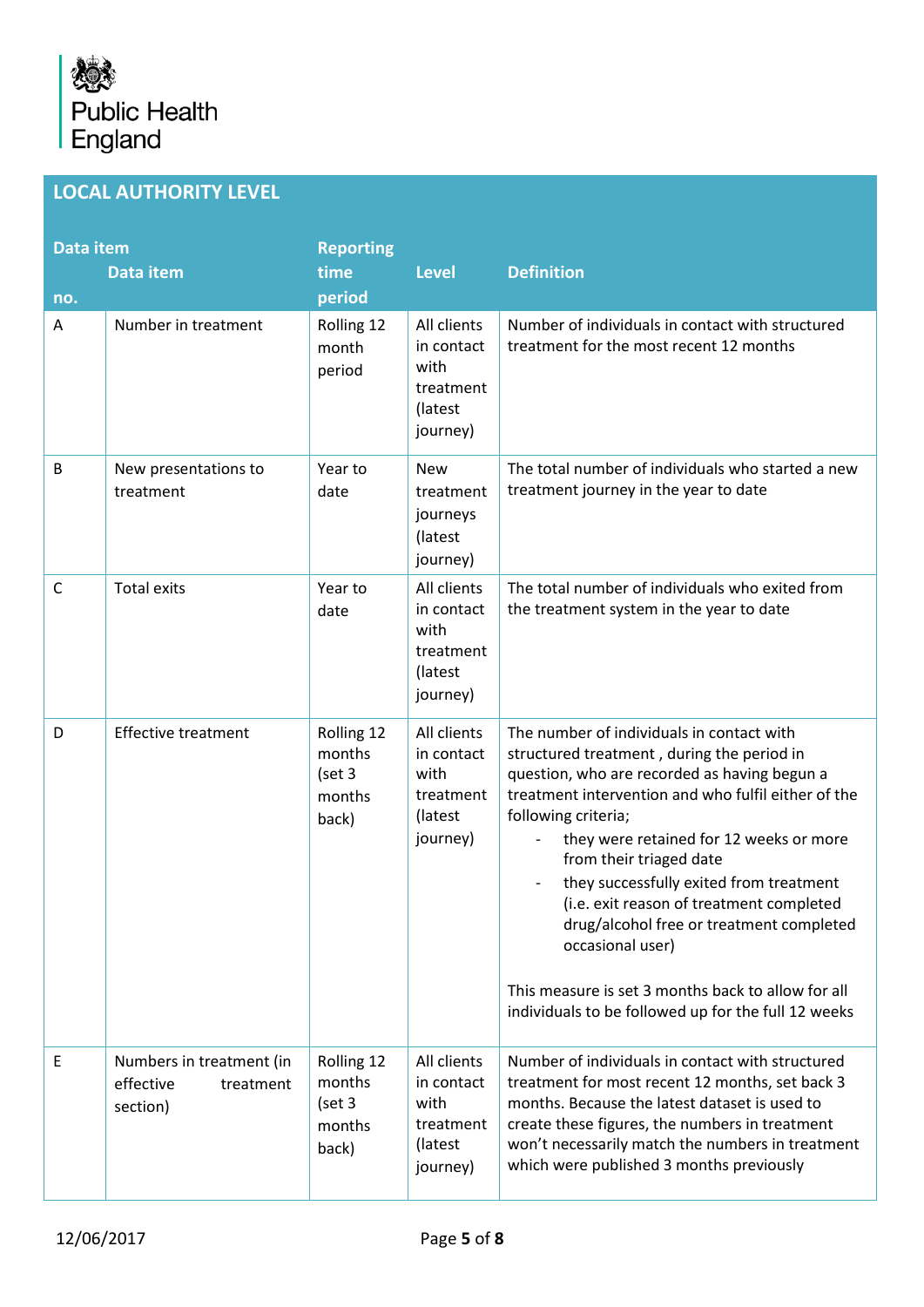

|  | Proportion in effective<br>treatment | Rolling 12<br>months<br>(set 3<br>months<br>back) | All clients in<br>contact with<br>treatment<br>(latest<br>journey) | The numerator is the number in effective treatment<br>(Data item E) and the denominator is the number in<br>treatment (Data item F). |
|--|--------------------------------------|---------------------------------------------------|--------------------------------------------------------------------|--------------------------------------------------------------------------------------------------------------------------------------|
|--|--------------------------------------|---------------------------------------------------|--------------------------------------------------------------------|--------------------------------------------------------------------------------------------------------------------------------------|

## **PROVIDER LEVEL**

| <b>Data</b><br>item<br>no. | Data item                         | <b>Reporting</b><br>time<br>period                 | <b>Level</b>                                                          | <b>Definition</b>                                                                                                                                                                                                                                                                                                                                                                                                                                                                                                                                                |
|----------------------------|-----------------------------------|----------------------------------------------------|-----------------------------------------------------------------------|------------------------------------------------------------------------------------------------------------------------------------------------------------------------------------------------------------------------------------------------------------------------------------------------------------------------------------------------------------------------------------------------------------------------------------------------------------------------------------------------------------------------------------------------------------------|
| G                          | Number in treatment               | Rolling 12<br>month<br>period                      | All in<br>contact<br>with<br>treatment<br>(latest<br>episode)         | Number of individuals in contact with structured<br>treatment for the most recent 12 months.                                                                                                                                                                                                                                                                                                                                                                                                                                                                     |
| H                          | New presentations to<br>treatment | Year to<br>date                                    | All in<br>contact<br>with<br>treatment<br>(latest<br>episode)         | The total number of individuals who started a new<br>treatment episode in the year to date.                                                                                                                                                                                                                                                                                                                                                                                                                                                                      |
| $\mathbf{I}$               | <b>Total exits</b>                | Year to<br>date                                    | All in<br>contact<br>with<br>treatment<br>(latest<br>episode)         | The total number of discharges from the provider<br>in the year to date                                                                                                                                                                                                                                                                                                                                                                                                                                                                                          |
| J                          | <b>Effective treatment</b>        | Rolling 12<br>months<br>(set 3)<br>months<br>back) | All clients<br>in contact<br>with<br>treatment<br>(latest<br>episode) | The number of individuals in contact with<br>structured treatment-, during the period in<br>question, who are recorded as having begun a<br>treatment intervention and who fulfil either of the<br>following criteria;<br>they were retained for 12 weeks or more<br>from their triaged date<br>they successfully exited from treatment<br>(i.e. exit reason of treatment completed<br>drug/alcohol free or treatment completed<br>occasional user)<br>This measure is set 3 months back to allow for all<br>individuals to be followed up for the full 12 weeks |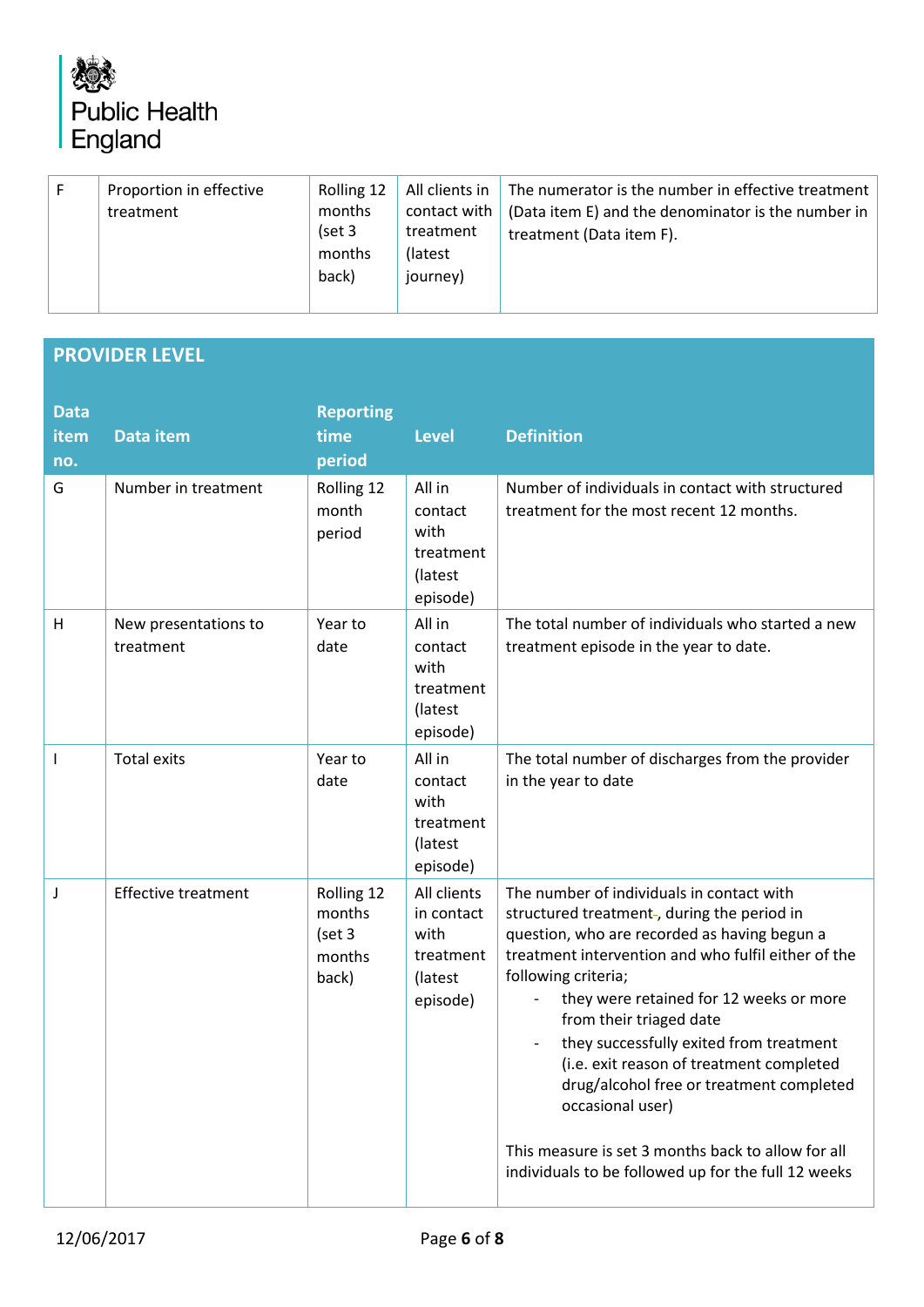

| К | Numbers in treatment (in<br>effective<br>treatment<br>section) | Rolling 12<br>months<br>(set 3<br>months<br>back) | All clients in<br>contact with<br>treatment<br>(latest)<br>episode) | Number of individuals in contact with structured<br>treatment for most recent 12 months, set back 3<br>months. Because the latest dataset is used to create<br>these figures, the numbers in treatment won't<br>necessarily match the numbers in treatment which<br>were published 3 months back. |
|---|----------------------------------------------------------------|---------------------------------------------------|---------------------------------------------------------------------|---------------------------------------------------------------------------------------------------------------------------------------------------------------------------------------------------------------------------------------------------------------------------------------------------|
|   | Proportion in effective<br>treatment                           | Rolling 12<br>months<br>(set 3<br>months<br>back) | All clients in<br>contact with<br>treatment<br>(latest)<br>episode) | The numerator is the number in effective treatment<br>(Data item J) and the denominator is the number in<br>treatment (Data item K).                                                                                                                                                              |

# <span id="page-6-0"></span>**Glossary of Key Terms**

Below is a glossary containing some of the key terms used in this report. A comprehensive list of all data items in the NDTMS dataset including full definitions and codes can be found in the documents available at[:](http://www.nta.nhs.uk/core-data-set.aspx) <http://www.nta.nhs.uk/core-data-set.aspx>